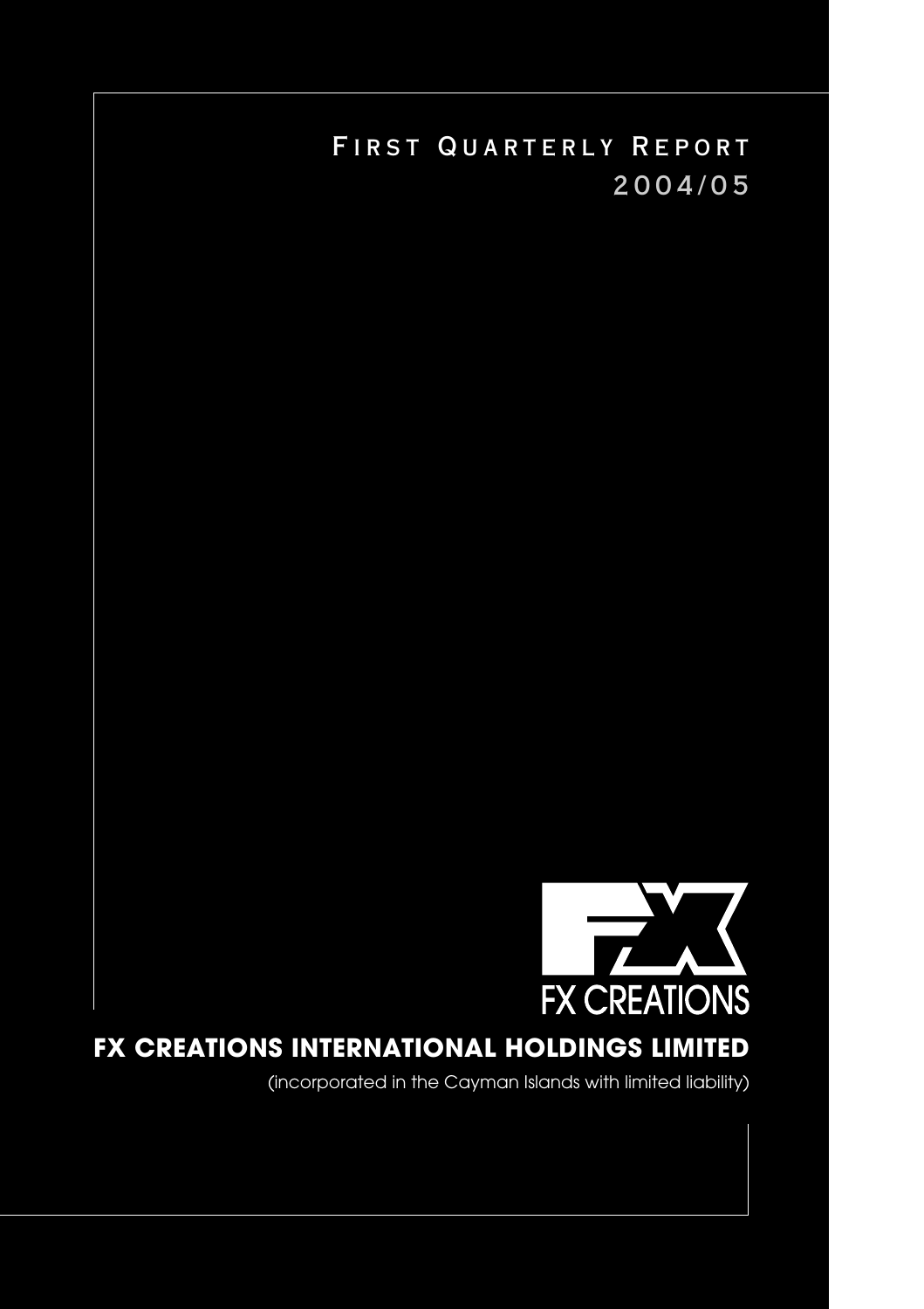## **CHARACTERISTICS OF THE GROWTH ENTERPRISE MARKET ("GEM") OF THE STOCK EXCHANGE OF HONG KONG LIMITED (THE "STOCK EXCHANGE")**

**GEM has been established as a market designed to accommodate companies to which a high investment risk may be attached. In particular, companies may list on GEM with neither a track record of profitability nor any obligation to forecast future profitability. Furthermore, there may be risks arising out of the emerging nature of companies listed on GEM and the business sectors or countries in which the companies operate. Prospective investors should be aware of the potential risks of investing in such companies and should make the decision to invest only after due and careful consideration. The greater risk profile and other characteristics of GEM mean that it is a market more suited to professional and other sophisticated investors.**

**Given the emerging nature of companies listed on GEM, there is a risk that securities traded on GEM may be more susceptible to high market volatility than securities traded on the Main Board and no assurance is given that there will be a liquid market in the securities traded on GEM.**

**The principal means of information dissemination on GEM is publication on the Internet website operated by the Stock Exchange. Listed companies are not generally required to issue paid announcements in gazetted newspapers. Accordingly, prospective investors should note that they need to have access to the GEM website in order to obtain up-to-date information on GEM-listed issuers.**

*The Stock Exchange takes no responsibility for the contents of this report, makes no representation as to its accuracy or completeness and expressly disclaims any liability whatsoever for any loss howsoever arising from or in reliance upon the whole or any part of the contents of this report.*

*This report, for which the directors of FX Creations International Holdings Limited collectively and individually accept full responsibility, includes particulars given in compliance with the Rules Governing the Listing of Securities on GEM of the Stock Exchange (the "GEM Listing Rules") for the purpose of giving information with regard to FX Creations International Holdings Limited. The directors, having made all reasonable enquiries, confirm that, to the best of their knowledge and belief: (1) the information contained in this report is accurate and complete in all material respects and not misleading; (2) there are no other matters the omission of which would make any statement in this report misleading; and (3) all opinions expressed in this report have been arrived at after due and careful consideration and are founded on bases and assumptions that are fair and reasonable.*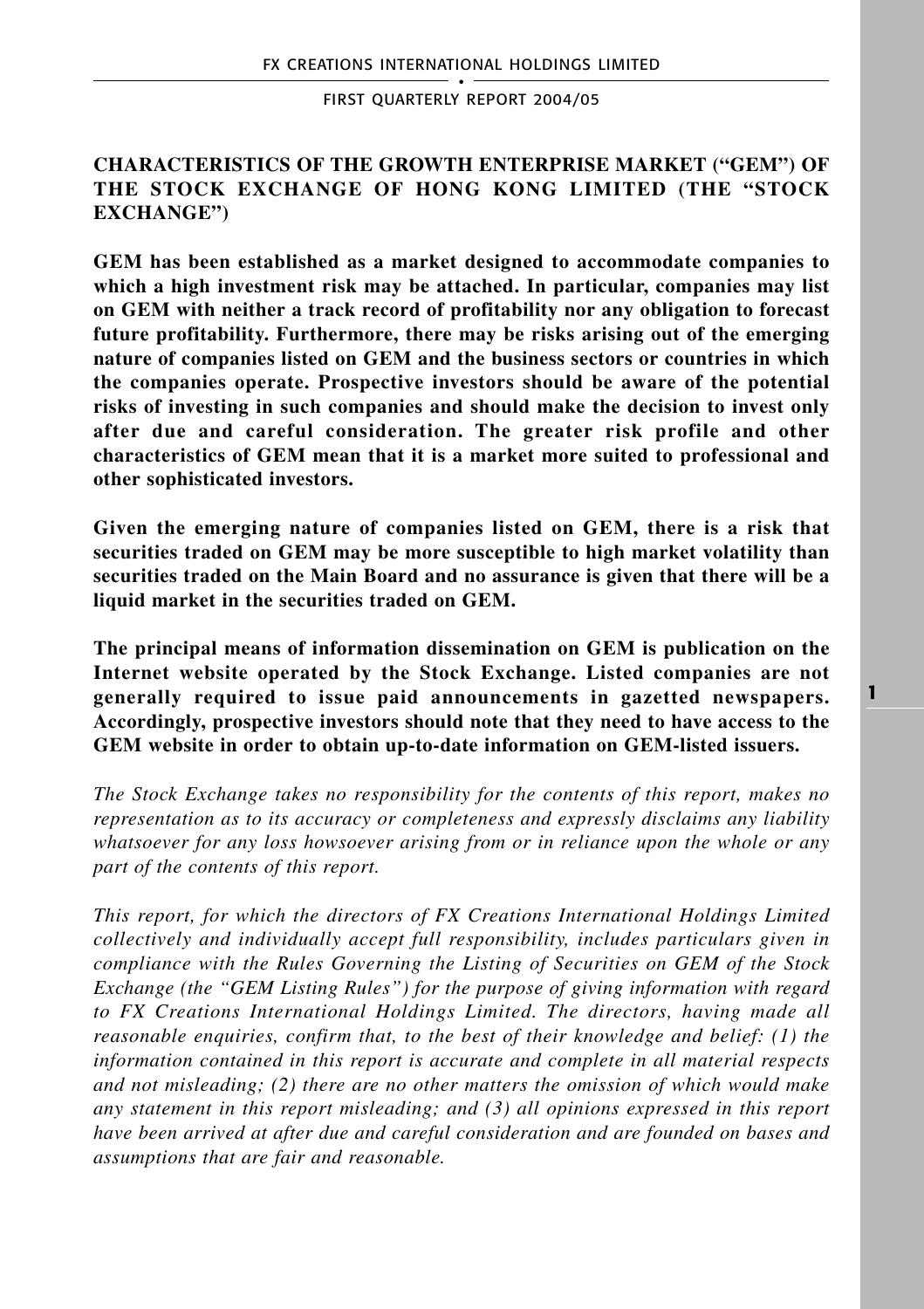## **RESULTS**

The board of directors (the "Board") of FX Creations International Holdings Limited (the "Company") herein presents the unaudited consolidated results of the Company and its subsidiaries (collectively referred to as the "Group") for the three months ended 30 June 2004 together with the comparative unaudited figures for the corresponding period in 2003 as follows:

|                                                                            |                | Three months ended<br>30 June          |                                 |
|----------------------------------------------------------------------------|----------------|----------------------------------------|---------------------------------|
|                                                                            | <b>Notes</b>   | 2004<br>(Unaudited)<br><b>HK\$'000</b> | 2003<br>(Unaudited)<br>HK\$'000 |
| <b>TURNOVER</b>                                                            | $\overline{c}$ | 16,193                                 | 13,313                          |
| Cost of goods sold                                                         |                | (8,640)                                | (6,187)                         |
| Gross profit                                                               |                | 7,553                                  | 7,126                           |
| Other revenue<br>Selling and distribution costs<br>Administrative expenses |                | 383<br>(4,701)<br>(2,714)              | 8<br>(3,888)<br>(2,579)         |
| PROFIT FROM OPERATIONS                                                     |                | 521                                    | 667                             |
| Finance costs                                                              |                | (140)                                  | (130)                           |
| PROFIT BEFORE TAXATION<br>Taxation                                         | $\mathfrak{Z}$ | 381<br>(32)                            | 537<br>(94)                     |
| PROFIT BEFORE MINORITY INTERESTS<br>Minority interests                     |                | 349<br>(95)                            | 443                             |
| NET PROFIT ATTRIBUTABLE<br><b>TO SHAREHOLDERS</b>                          |                | 254                                    | 443                             |
| <b>DIVIDEND</b>                                                            | $\overline{4}$ |                                        |                                 |
| <b>EARNINGS PER SHARE</b>                                                  | 5              |                                        |                                 |
| Basic                                                                      |                | HK0.06 cent                            | HK0.11 cent                     |
| Diluted                                                                    |                | N/A                                    | N/A                             |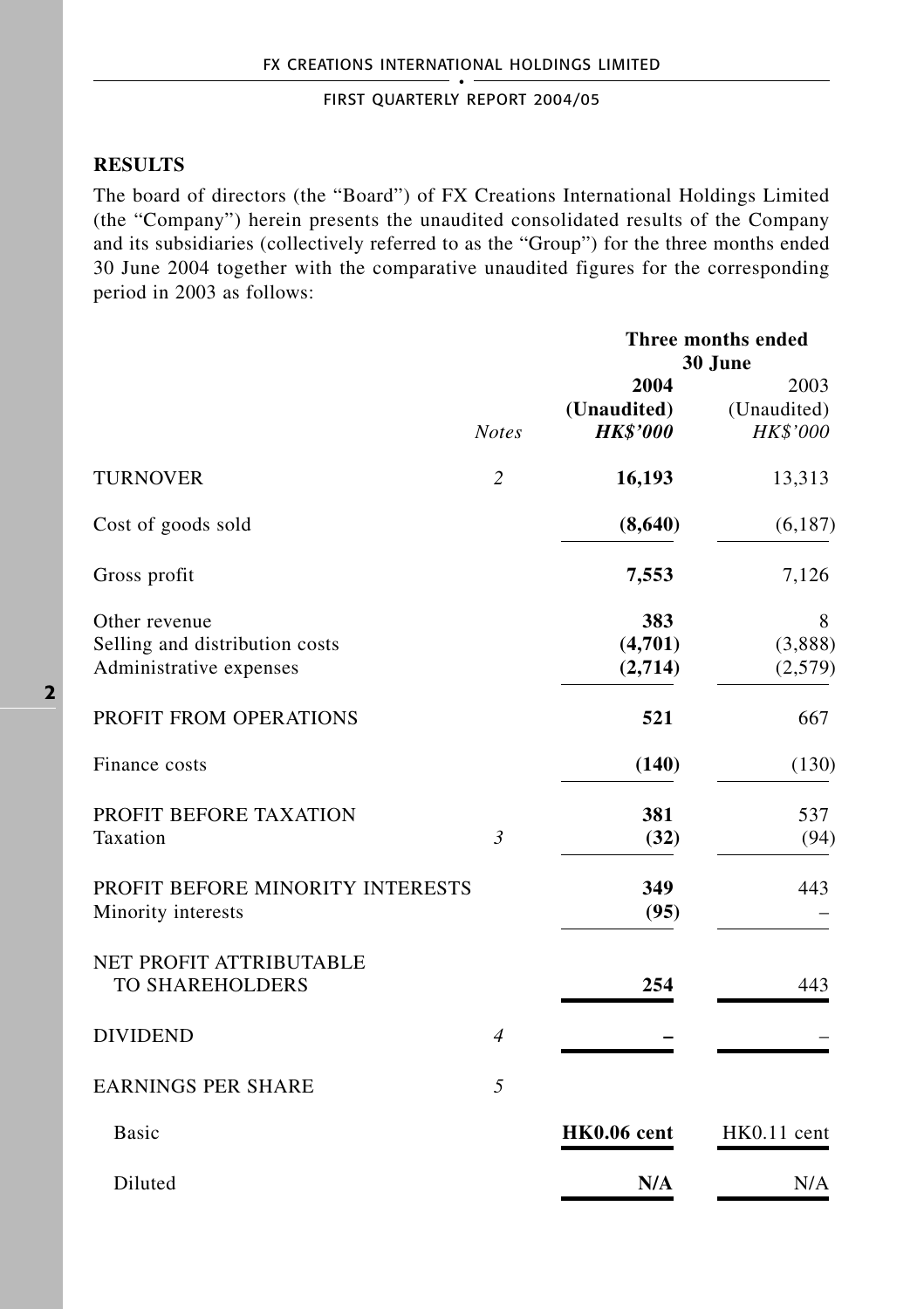*Notes:*

#### **1. BASIS OF PRESENTATION**

The unaudited consolidated results have been prepared under the historical cost convention and in accordance with accounting standards issued by the Hong Kong Society of Accountants, generally accepted accounting principles in Hong Kong and the disclosure requirements of the Hong Kong Companies Ordinance. The accounting policies adopted are consistent with those set out in the annual financial statements for the year ended 31 March 2004.

All significant transactions and balances within the Group have been eliminated on consolidation.

#### **2. TURNOVER**

Turnover represents the aggregate of the net invoiced value of goods sold, after allowances for returns and trade discounts.

|           |                 | Three months ended |  |
|-----------|-----------------|--------------------|--|
|           |                 | 30 June            |  |
|           | 2004            | 2003               |  |
|           | (Unaudited)     | (Unaudited)        |  |
|           | <b>HK\$'000</b> | <b>HK\$'000</b>    |  |
| Turnover  |                 |                    |  |
| Retail    | 8,690           | 6,992              |  |
| Wholesale | 7,503           | 6,321              |  |
|           | 16,193          | 13,313             |  |

#### **3. TAXATION**

Hong Kong profits tax for the three months ended 30 June 2004 has been provided at the rate of 17.5% (three months ended 30 June 2003: 17.5%) on the estimated assessable profits arising in Hong Kong during the period. Taxes on profits assessable in other jurisdictions have been calculated at the rates of tax prevailing in the places in which the Group operates, based on existing legislation, interpretation and practices in respect thereof.

Deferred tax had not been provided for the Group because the Group had no significant temporary differences at the balance sheet date (30 June 2003: Nil).

#### **4. DIVIDEND**

The Board does not recommend the payment of a dividend for the three months ended 30 June 2004 (three months ended 30 June 2003: Nil).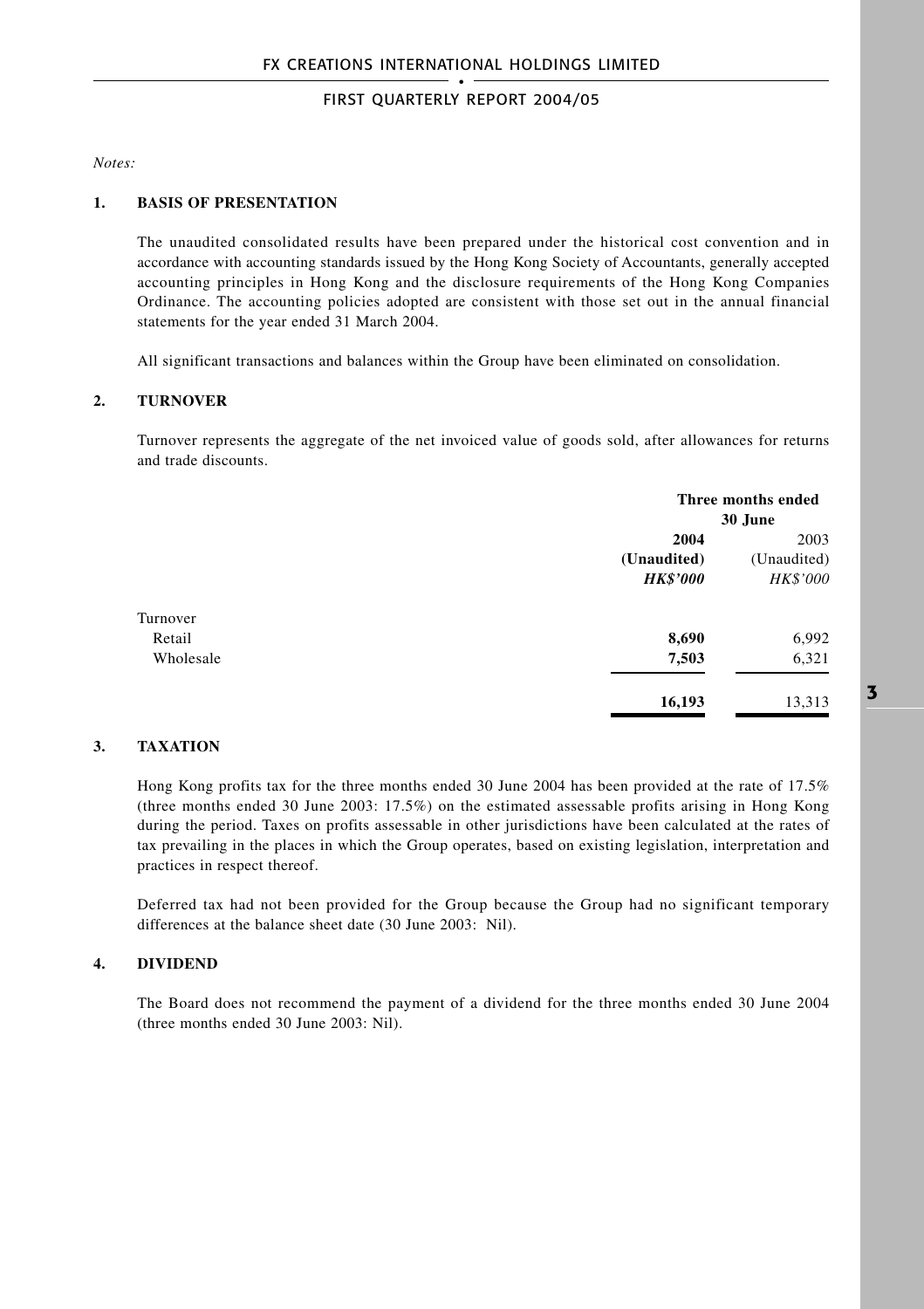#### **5. EARNINGS PER SHARE**

The calculation of basic earnings per share for the three months ended 30 June 2004 is based on the unaudited net profit attributable to shareholders for the three months ended 30 June 2004 of approximately HK\$254,000 (three months ended 30 June 2003: approximately HK\$443,000) and 400,000,000 shares in issue during the three months ended 30 June 2004 (three months ended 30 June 2003: 400,000,000).

Diluted earnings per share for the three months ended 30 June 2003 and 2004 have not been disclosed as no diluting events existed during those periods.

#### **6. RESERVES**

|                           | <b>Share</b><br>premium<br>(Unaudited)<br>HK\$'000 | <b>Retained</b><br>earnings<br>(Unaudited)<br>HK\$'000 | <b>Total</b><br>(Unaudited)<br>HK\$'000 |
|---------------------------|----------------------------------------------------|--------------------------------------------------------|-----------------------------------------|
| At 1 April 2003           | 13,703                                             | 3,398                                                  | 17,101                                  |
| Net profit for the period |                                                    | 443                                                    | 443                                     |
| At 30 June 2003           | 13,703                                             | 3,841                                                  | 17,544                                  |
| At 1 April 2004           | 13,703                                             | 4,149                                                  | 17,852                                  |
| Net profit for the period |                                                    | 254                                                    | 254                                     |
| At 30 June 2004           | 13,703                                             | 4,403                                                  | 18,106                                  |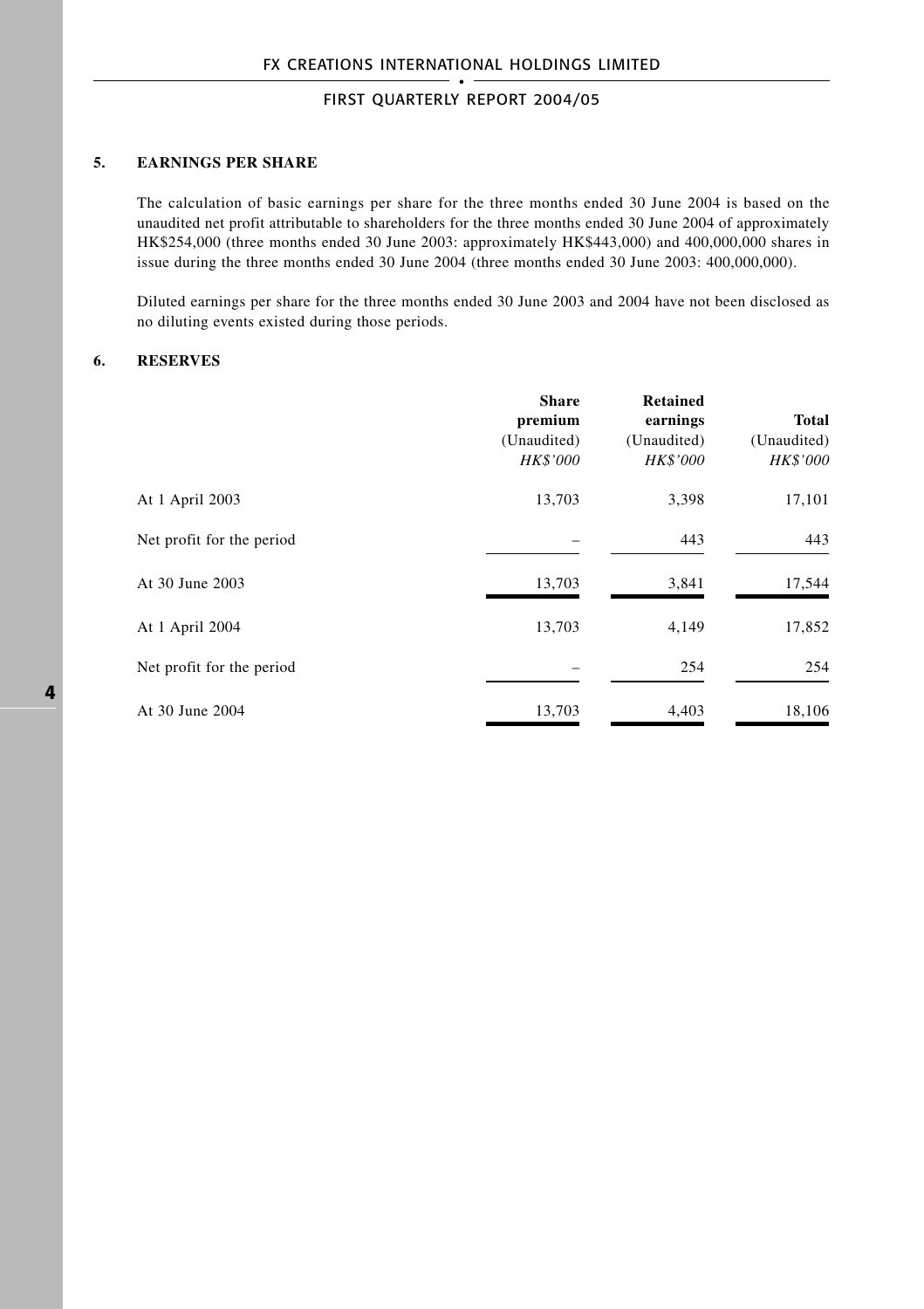## **FINANCIAL REVIEW**

During the three months ended 30 June 2004, the Group recorded a turnover of approximately HK\$16,193,000 (three months ended 30 June 2003: approximately HK\$13,313,000), an increase of approximately 21.6% as compared to the previous corresponding period. The turnover for the three months ended 30 June 2004 comprised retail sales and wholesale sales which accounted for approximately 54% and 46% (three months ended 30 June 2003: approximately 53% and 47%) of the total turnover respectively.

The increase in turnover was attributable to the increase in retail sales, both in Hong Kong and Taiwan and wholesale sales. Retail and wholesale sales increased by approximately 24% and 19% respectively and retails sales in Hong Kong and Taiwan increased by approximately 24% and 25% respectively compared to the previous corresponding period.

The gross profit margin decreased to approximately 47% from approximately 54% in the previous corresponding period. The decrease was mainly due to the increase in the costs of raw materials.

The net profit attributable to shareholders for the three months ended 30 June 2004 amounted to approximately HK\$254,000 (three months ended 30 June 2003: approximately HK\$443,000), a decrease of approximately 43% compared to the previous corresponding period. The decrease in net profit was attributable to the decrease in gross profit margin and the increase in selling and distribution costs. More advertising and promotion campaigns were conducted in the current period to promote the Group's profile and the **FX CREATIONS** members club compared to previous corresponding period. Rentals and salary expenses also increased as a result of the opening of three retail outlets in the current period due to the expansion of the Group.

## **BUSINESS REVIEW**

During the three months ended 30 June 2004, the status of the Group's operations were as follows:

## **Sales and marketing**

Two retail outlets in Hong Kong and one retail outlet in Taiwan were opened in the period under review. One retail outlet in Taiwan was closed in the same period.

The Group continued to conduct various advertising campaigns such as bill boards, road shows and brochures to promote the Group's profile and the **FX CREATIONS** members club.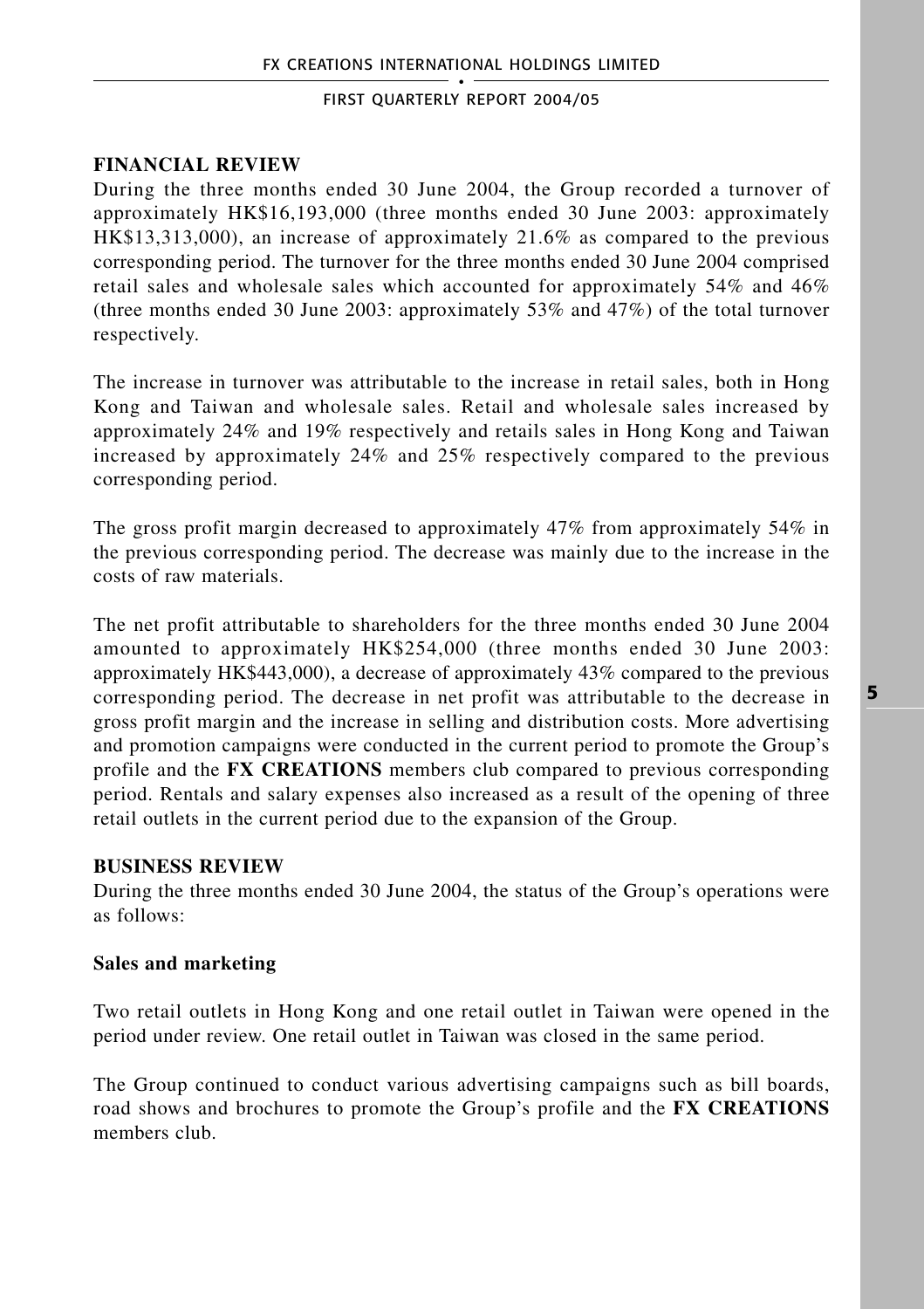### **Design and product development**

The Group continued to develop new series and models for existing products including various types of bags such as business bags, sports bags, backpacks, handbags and wallets, and accessories such as belts, watches, spectacles and umbrellas for the new season. The brandnames of the Group include **FX CREATIONS, USU, Annvu** and **Astro Boy**.

The Group continued the discussion with other potential partners to develop apparel products and footwear.

### **Geographical expansion**

The Group currently has agents and/or distributors in Japan, United Kingdom, Thailand, Singapore and the People's Republic of China (the "PRC").

The Group continued to identify potential agents in the United States, Europe, Macau and Phillipines. To date, no agreement has been concluded.

### **Production**

The Group continued to look for suitable machinery and production facilities for acquisition in order to meet the expected increase in the demand in its manufacturing capacity through a processing agent in the PRC.

## **PROSPECTS**

With the influx of visitors from the PRC to Hong Kong which brings with it a huge spending power, the Board believes the strategy for the retail market is to try to capture the spending from these PRC customers. As well as keeping on introducing new innovative designs and products, with quality assurance, regularly to keep up with the corporate image and maintain consumers' interests in the products of the Group, the Group will also continue to implement various promotion strategies to boast sales. On the wholesale side, the Group will continue to identify agent and distributors to target overseas and local markets.

The Group will continue to work towards its objective of promoting **FX CREATIONS** to be a brandname for stylish and lifestyle consumer products in the world market and is confident of meeting any challenges ahead.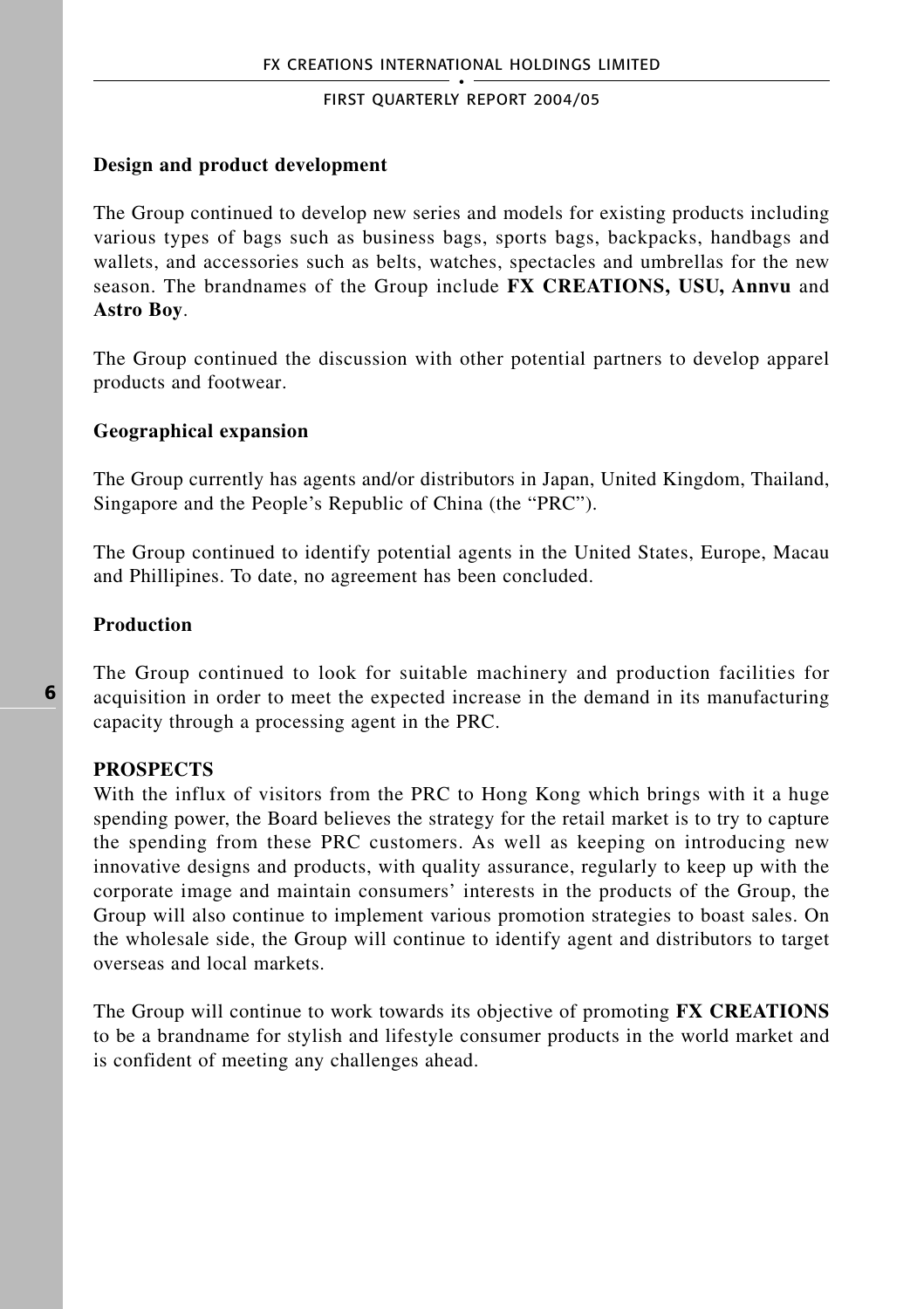#### **DIRECTORS' INTERESTS IN SHARES**

As at 30 June 2004, the interests and short positions of the directors of the Company in the shares, underlying shares and debentures of the Company or any of its associated corporations (within the meaning of Part XV of the Securities and Futures Ordinance (Cap. 571, Laws of Hong Kong) ("SFO")) which were required to be notified to the Company and the Stock Exchange pursuant to Divisions 7 and 8 of Part XV of the SFO (including interests or short positions which they were taken or deemed to have under such provisions of the SFO) or as recorded in the register required to be kept by the Company under Section 352 of the SFO or otherwise notified to the Company and the Stock Exchange pursuant to the required standard of dealings by directors as referred to in Rule 5.46 of the GEM Listing Rules, were as follows:

|                      |             | Type of interest | Number of issued<br>ordinary shares held |
|----------------------|-------------|------------------|------------------------------------------|
| Mr. Ng Pak To, Petto | <b>Note</b> | Corporate        | 280,000,000                              |

*Note:* These shares represent a 70% equity interest in the Company and are held by Wise New Management Limited ("WNML"). The issued share capital of WNML is beneficially owned by Cashtram Associates Limited as to 45%, FX Creations (Holding) Inc. as to 30% and Forge Smart Investments Limited as to 25%. The issued share capital of Cashtram Associates Limited is owned as to 40%, 30%, 20% and 10% by Mr. Ng Pak To, Petto, Mr. Ho Kai Chung, David, Madam Ho Pui Lai and Mr. Tan Yu, Wally, respectively. Madam Ho Pui Lai is the wife of Mr. Ng Pak To, Petto. The issued share capital of FX Creations (Holding) Inc. is wholly owned by Mr. Wong Wai Shan. The issued share capital of Forge Smart Investments Limited is wholly owned by Mr. Ng Pak To, Petto.

Save as disclosed above, as at 30 June 2004, none of the directors had any other interests or short positions in any shares, underlying shares or debentures of the Company or any of its associated corporation (within the meaning of Part XV of the SFO) which were required to be notified to the Company and the Stock Exchange pursuant to Divisions 7 and 8 of Part XV of the SFO (including interests or short positions which they were taken or deemed to have under such provisions of the SFO), or which were required to be recorded in the register kept by the Company under Section 352 of the SFO or otherwise notified to the Company and the Stock Exchange pursuant to Rule 5.46 of the GEM Listing Rules.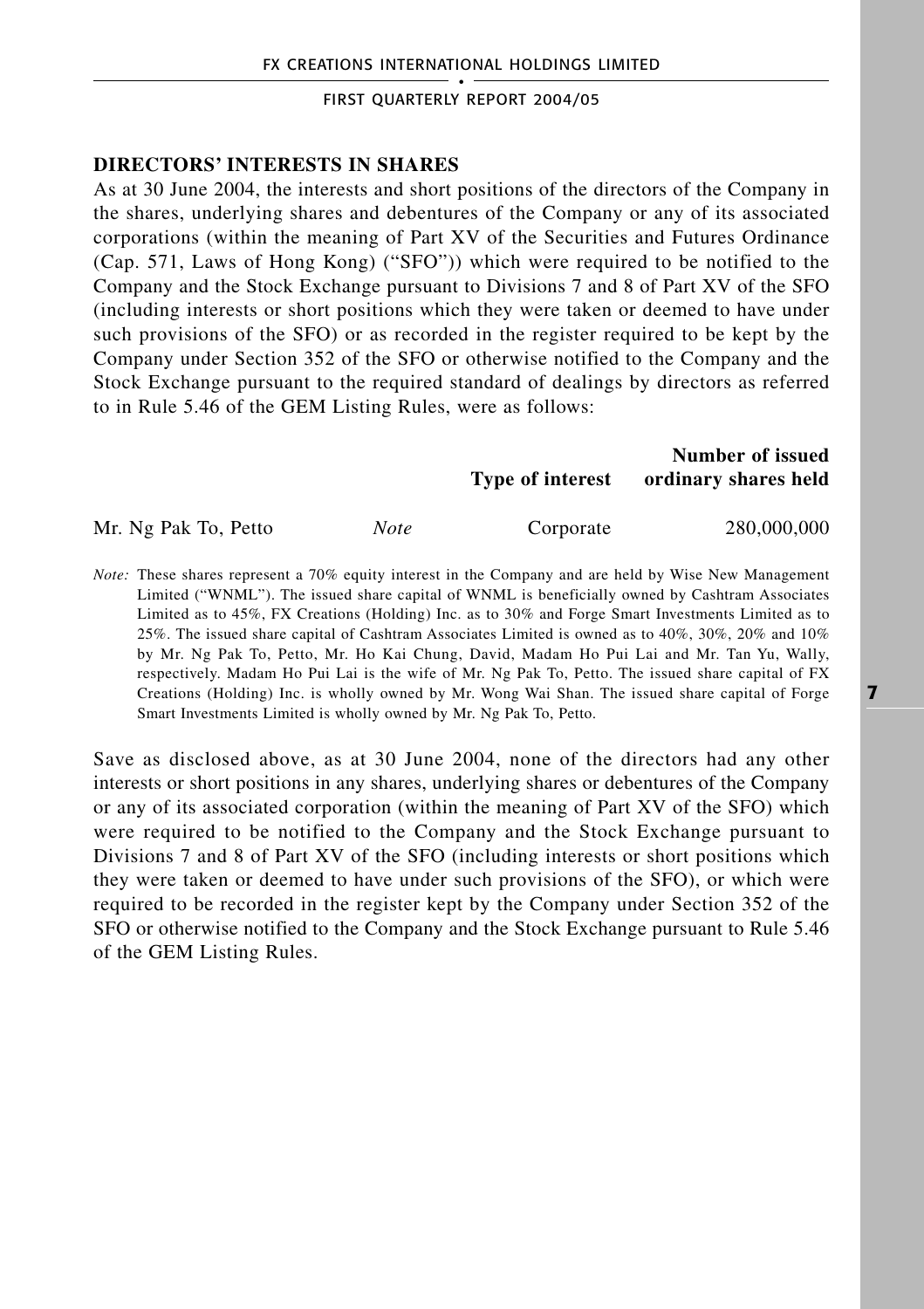#### **SUBSTANTIAL SHAREHOLDER'S INTERESTS IN SHARES**

As at 30 June 2004, other than the interests of certain directors as disclosed under the section headed "Directors' interests in shares" above, the interests and short positions of persons in the shares and underlying shares of the Company which would fall to be disclosed to the Company under the provisions of Divisions 2 and 3 of Part XV of the SFO or, who is, directly or indirectly, interested in 10% or more of the nominal value of any class of share capital carrying rights to vote in all circumstances at general meetings of any other members of the Group, or substantial shareholders as recorded in the register of substantial shareholder required to be kept by the Company under Section 336 of the SFO were as follow:

|                             |             | Number of<br>shares held | <b>Percentage</b><br>of holding |
|-----------------------------|-------------|--------------------------|---------------------------------|
| WNML                        | <b>Note</b> | 280,000,000              | 70%                             |
| Cashtram Associates Limited | <b>Note</b> | 280,000,000              | 70%                             |

*Note:* The details are disclosed under the section headed "Directors' interests in shares" above.

Save as disclosed above, as at 30 June 2004, the directors of the Company were not aware of any other person (other than the directors of the Company) who had an interest or short position in the shares or underlying shares of the Company which would fall to be disclosed to the Company under the provisions of Divisions 2 and 3 of Part XV of the SFO or, who is, directly or indirectly, interested in 10% or more of the nominal value of any class of share capital carrying rights to vote in all circumstances at general meetings of any other members of the Group, or any other substantial shareholders whose interests or short positions were recorded in the register required to be kept by the Company under Section 336 of the SFO.

#### **SHARE OPTION SCHEME**

The Company operates a share option scheme (the "Scheme") for the purpose of recognising significant contributions of specified participants including the employees of the Group to the growth of the Group, by rewarding them with opportunities to obtain an ownership interest in the Company and to further motivate and give an incentive to these persons to continue to contribute to the Group's long term success and prosperity. The Scheme became effective on 21 May 2002 and, unless otherwise cancelled or amended, will remain in force for ten years from that date.

As at 30 June 2004, no share options have been granted under the Scheme.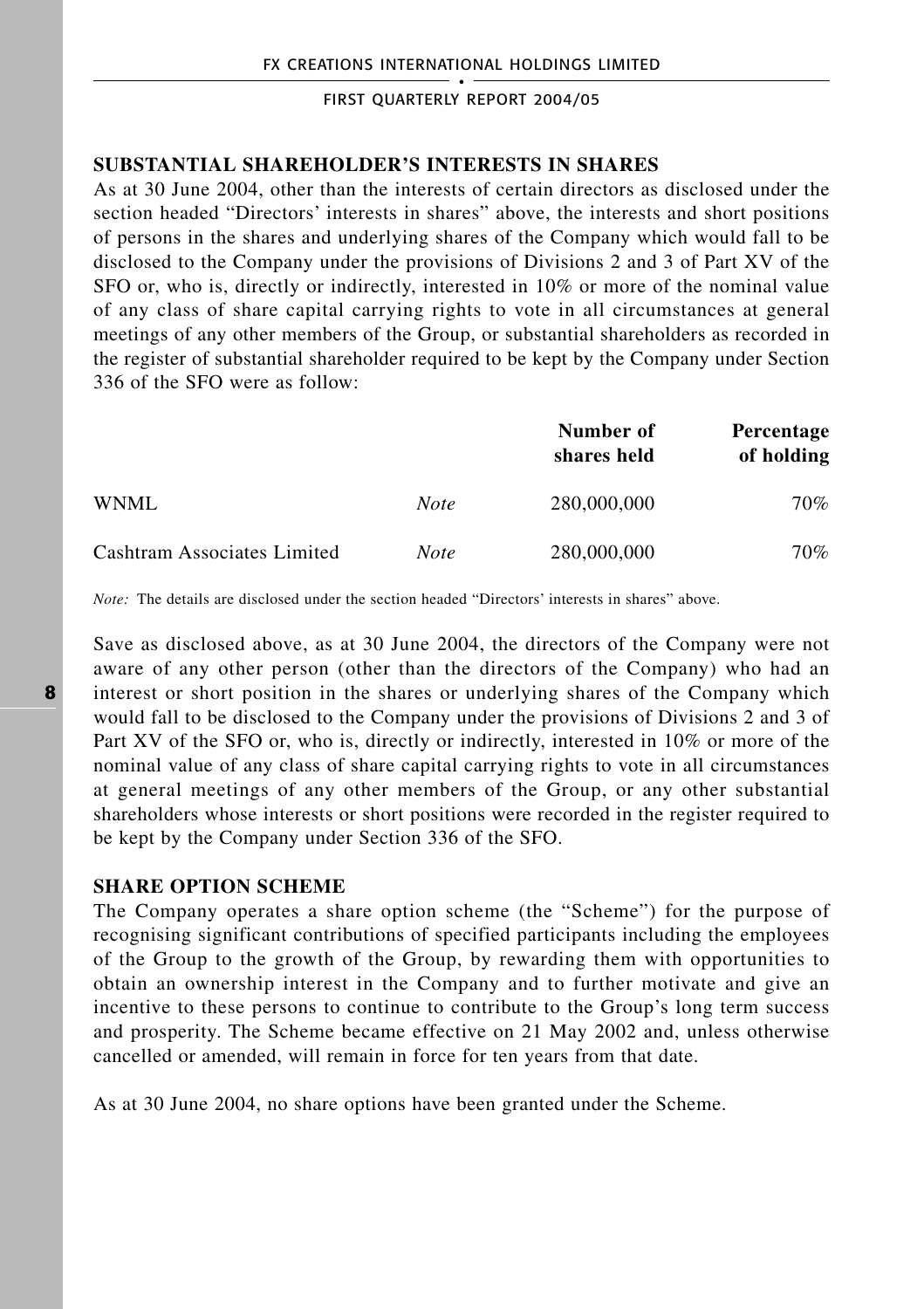### **DIRECTORS' RIGHTS TO ACQUIRE SHARES OR DEBENTURES**

Apart from as disclosed under the heading "Directors' interests in shares" above, at no time since the incorporation of the Company were rights to acquire benefits by means of the acquisition of shares in or debentures of the Company or of any other body corporate granted to any directors or their respective spouse or children under 18 years of age, or were any such rights exercised by them; or was the Company, its holding company or any of its subsidiaries a party to any arrangements to enable the directors, their respective spouse or children under 18 years of age to acquire such rights in the Company or any other body corporate.

## **PURCHASE, REDEMPTION OR SALES OF THE LISTED SECURITIES OF THE COMPANY**

Since the listing of the Company's shares on GEM on 21 May 2002 and up to 30 June 2004, neither the Company, nor any of its subsidiaries has purchased, redeemed or sold any of the Company's listed shares.

### **COMPETING INTERESTS**

As at 30 June 2004, none of the directors, the management shareholders of the Company and their respective associates (as defined in the GEM Listing Rules) had any interest in a business which causes or may cause a significant competition with the business of the Group and any other conflicts of interest which any such person has or may have with the Group.

#### **INTEREST OF SPONSOR**

As at 30 June 2004, Kingston Corporate Finance Limited (the "Sponsor"), its directors, employees or associates did not have any interest in the securities of the Company or of any members of the Group, or have any right to subscribe for or to nominate persons to subscribe for the securities of the Company or of any members of the Group.

Pursuant to the sponsor agreement entered into between the Company and the Sponsor, the Sponsor received, and will receive, fees for acting as the Company's retained sponsor for the period from 21 May 2002 to 31 March 2005.